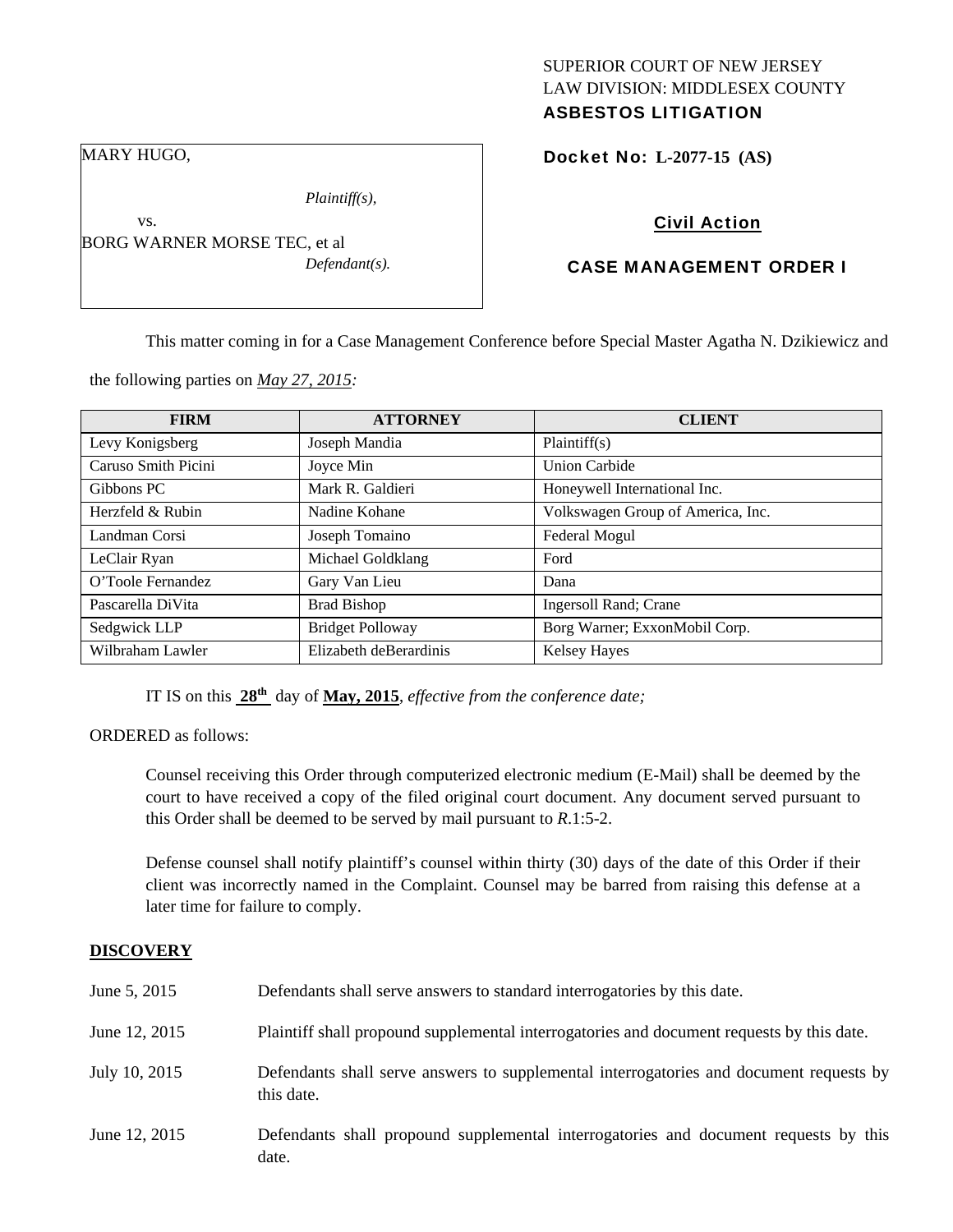| July 10, 2015   | Plaintiff shall serve answers to supplemental interrogatories and document requests by this<br>date.                                                                                                        |
|-----------------|-------------------------------------------------------------------------------------------------------------------------------------------------------------------------------------------------------------|
| August 31, 2015 | Fact discovery, including depositions, shall be completed by this date. Plaintiff's counsel<br>shall contact the Special Master within one week of this deadline if all fact discovery is not<br>completed. |
| August 31, 2015 | Depositions of corporate representatives shall be completed by this date.                                                                                                                                   |

#### **EARLY SETTLEMENT**

September 4, 2015 Settlement demands shall be served on all counsel and the Special Master by this date.

#### **SUMMARY JUDGMENT MOTION PRACTICE**

| August 28, 2015 | Plaintiff's counsel shall advise, in writing, of intent not to oppose motions by this |
|-----------------|---------------------------------------------------------------------------------------|
|                 | date.                                                                                 |

- September 11, 2015 Summary judgment motions shall be filed no later than this date.
- October 9, 2015 Last return date for summary judgment motions.

#### **MEDICAL DEFENSE**

- June 15, 2015 Plaintiff shall provide any additional medical records in plaintiff's possession regarding diagnosis by this date.
- August 31, 2015 Plaintiff shall serve medical expert reports by this date.
- October 30, 2015 Defendants shall identify its medical experts and serve medical reports, if any, by this date. **In addition, defendants shall notify plaintiff's counsel (as well as all counsel of record) of a joinder in an expert medical defense by this date.**

#### **LIABILITY EXPERT REPORTS**

- August 31, 2015 Plaintiff shall identify its liability experts and serve liability expert reports or a certified expert statement by this date or waive any opportunity to rely on liability expert testimony.
- October 30, 2015 Defendants shall identify its liability experts and serve liability expert reports, if any, by this date or waive any opportunity to rely on liability expert testimony.

#### **ECONOMIST EXPERT REPORTS**

- August 31, 2015 Plaintiff shall identify its expert economists and serve expert economist report(s), if any, by this date or waive any opportunity to rely on economic expert testimony.
- October 30, 2015 Defendants shall identify its expert economists and serve expert economist report(s), if any, by this date or waive any opportunity to rely on economic expert testimony.

\_\_\_\_\_\_\_\_\_\_\_\_\_\_\_\_\_\_\_\_\_\_\_\_\_\_\_\_\_\_\_\_\_\_\_\_\_\_\_\_\_\_\_\_\_\_\_\_\_\_\_\_\_\_\_\_\_\_\_\_\_\_\_\_\_\_\_\_\_\_\_\_\_\_\_\_\_\_\_\_\_\_\_\_\_\_\_\_\_\_\_\_\_\_\_\_\_\_\_\_\_\_\_\_\_\_\_\_\_\_